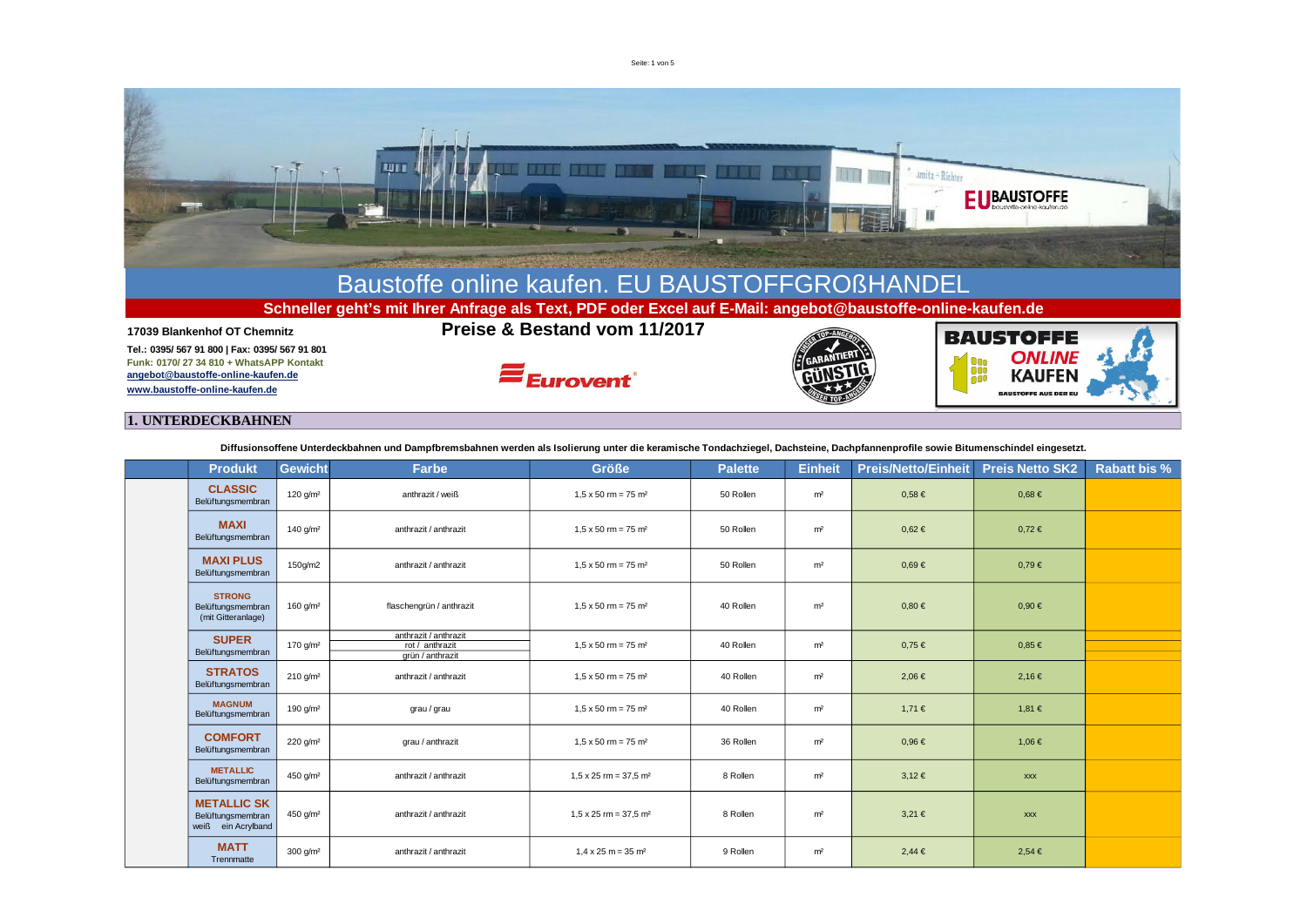## Seite: 2 von 5

| ၜႍ               | <b>AKTIV</b><br>Dampfsperre    | 90 $g/m2$              | gelb / transparent    | $1,5 \times 50$ rm = 75 m <sup>2</sup>    | 50 Rollen | m <sup>2</sup>              | $0,40 \in$  | $0,50 \in$  |  |
|------------------|--------------------------------|------------------------|-----------------------|-------------------------------------------|-----------|-----------------------------|-------------|-------------|--|
|                  |                                | 120 g/m <sup>2</sup>   | beige / anthrazit     | $1,5 \times 50$ rm = 75 m <sup>2</sup>    | 50 Rollen |                             | $0.53 \in$  | $0.63 \in$  |  |
|                  | <b>AKTIV<sub>3</sub></b>       | $140$ g/m <sup>2</sup> |                       |                                           |           | m <sup>2</sup>              | $0,60 \in$  | $0,70 \in$  |  |
|                  | Dampfsperre                    | 160 $g/m2$             |                       |                                           |           |                             | $0,66 \in$  | $0.76 \in$  |  |
| <b>Dampfsper</b> | <b>CLIMA</b><br>Dampfsperre    | 85 g/m <sup>2</sup>    | weiß / weiß           | $1,5 \times 50$ rm = 75 m <sup>2</sup>    | 50 Rollen | m <sup>2</sup>              | $0.38 \in$  | $0,48 \in$  |  |
|                  |                                |                        |                       |                                           |           |                             |             |             |  |
|                  | <b>FASSADE</b><br>Windschutz   | $210 \text{ q/m}^2$    | anthrazit / anthrazit | $1,5 \times 50$ rm = 75 m <sup>2</sup>    | 40 Rollen | m <sup>2</sup>              | $2,03 \in$  | 2,13€       |  |
|                  | <b>WALL</b><br><b>PROTECT</b>  |                        | grau / grau           | $1,5 \times 50$ rm = 75 m <sup>2</sup>    | 50 Rollen | m <sup>2</sup>              | $0,35 \in$  | 0,450 €     |  |
|                  |                                | 100 $g/m^2$            |                       | $2.7^* \times 50$ rm = 135 m <sup>2</sup> |           |                             | $0,393 \in$ | $0,493 \in$ |  |
|                  |                                |                        |                       | $2.8* \times 50$ mb = 140 m <sup>2</sup>  |           |                             | $0,394 \in$ | $0,494 \in$ |  |
|                  | Windschutz                     |                        |                       | $3.0 \times 50$ rm = 150 m <sup>2</sup>   |           |                             | 0,413€      | $0,513 \in$ |  |
|                  |                                |                        |                       | $1,5 \times 50$ rm = 75 m <sup>2</sup>    |           |                             | $0,44 \in$  | $0.54 \in$  |  |
|                  | <b>WALL</b>                    |                        |                       | $3.0 \times 50$ rm = 150 m <sup>2</sup>   |           |                             | $0,45 \in$  | $0.55 \in$  |  |
|                  |                                |                        |                       |                                           |           | 50 Rollen<br>m <sup>2</sup> |             |             |  |
| Fassadenbahnen   | <b>PROTECT 3</b><br>Windschutz | 90 g/m <sup>2</sup>    | grau / weiß           |                                           |           |                             |             |             |  |
|                  |                                |                        |                       |                                           |           |                             |             |             |  |
| 2. Dachzubehör   |                                |                        |                       |                                           |           |                             |             |             |  |

**Produkt Größe / Typ Paket Paletten Einheit Preis/Netto Rabatt bis % Farbe / Beschreibung** 240 mm x 5 rm 144 1,40 € 310 mm x 5 rm 144 1,64 € **ROLL STANDARD** wall red 8004/ brown 8019 black 9005/ anthracite 7021<br>brown 8017/ cherry 3011 chestnut 8015 d 8004/ brown 8019 black 9005/ anthracite 7021<br>brown 8017/ cherry 3011 chestnut 8015  $\frac{1}{200 \text{ mm}} \times 5 \text{ cm}$ rm **WEST**  $390 \text{ mm} \times 5 \text{ mm}$  1.91 € ridge tape 240 mm x 5 rm 5,00 € **ROLL**  $310 \text{ mm} \times 5 \text{ cm}$  4 Rollen  $144$  fm 5,00 € **STANDARD Cu** Kupfer 4 Rollen rm ridge tape  $\frac{240 \text{ mm} \times 5 \text{ m}}{310 \text{ mm} \times 5 \text{ m}}$ <br>  $\frac{144}{1.19 \text{ } \infty}$ <br>  $\frac{144}{1.19 \text{ } \infty}$ <br>  $\frac{144}{1.19 \text{ } \infty}$ <br>  $\frac{1.12 \text{ } \infty}{1.19 \text{ } \infty}$ **ROLL ECO**  $310$  mm  $x 5$  rm 4 Rollen wall red 8004/ brown 8019 black 9005/ anthracite 7021<br>brown 8017/ cherry 3011 chestnut 8015 **PERF** rm brown 8017/ cherry 3011  $390 \text{ mm} \times 5 \text{ fm}$  1,55 € ridge tape  $\frac{240 \text{ mm} \times 5 \text{ cm}}{310 \text{ mm} \times 5 \text{ cm}}$   $\frac{144}{144}$   $\frac{1,38 \text{ }\infty}{1,53 \text{ }\infty}$  $\overline{310 \text{ mm} \times 5 \text{ cm}}$   $\overline{4 \text{ Rollen}}$   $\overline{144}$  rm **ROLL SUPER** wall red 8004/ brown 8019 black 9005/ anthracite 7021<br>brown 8017/ cherry 3011 chestnut 8015 brown 8017/ cherry 3011 ridge tape  $390$  mm x 5 rm  $1.75 \in$  $240 \text{ mm} \times 5 \text{ mm}$  4.63 € **ROLL SUPER** rm **Cu** 310 mm x 5 rm 144 4,99 € Kupfer 4 Rollen Grat / First ridge tape **Grat / First**  $\frac{144}{200 \text{ mm} \times 5 \text{ fm}}$  1,56 € **ROLL METAL** wall red 8004/ brown 8019 black 9005/ anthracite 7021<br>brown 8017/ cherry 3011 chestnut 8015 4 Rollen brown 8017/ cherry 3011  $400 \text{ mm} \times 5 \text{ mm}$   $4 \text{ K}$  and  $4 \text{ K}$  100 1,96 € ridge tape  $300 \text{ mm} \times 5 \text{ fm}$  144 1,56 € **ROLL METAL** wall red 8004/ brown 8019 black 9005/ anthracite 7021<br>brown 8017/ cherry 3011 chestnut 8015 **NEW**  $400 \text{ mm} \times 5 \text{ cm}$   $4 \text{ Rollen}$   $100$   $100$   $100$   $1.95 \in$ rm brown 8017/ cherry 3011 ridge tape **ROLL METAL** copper  $300 \text{ mm} \times 5 \text{ mm}$  a Rollen 144 rm m 5,94 € **Cu** ridge tape 180/ 210/ 230 mm x 40 mm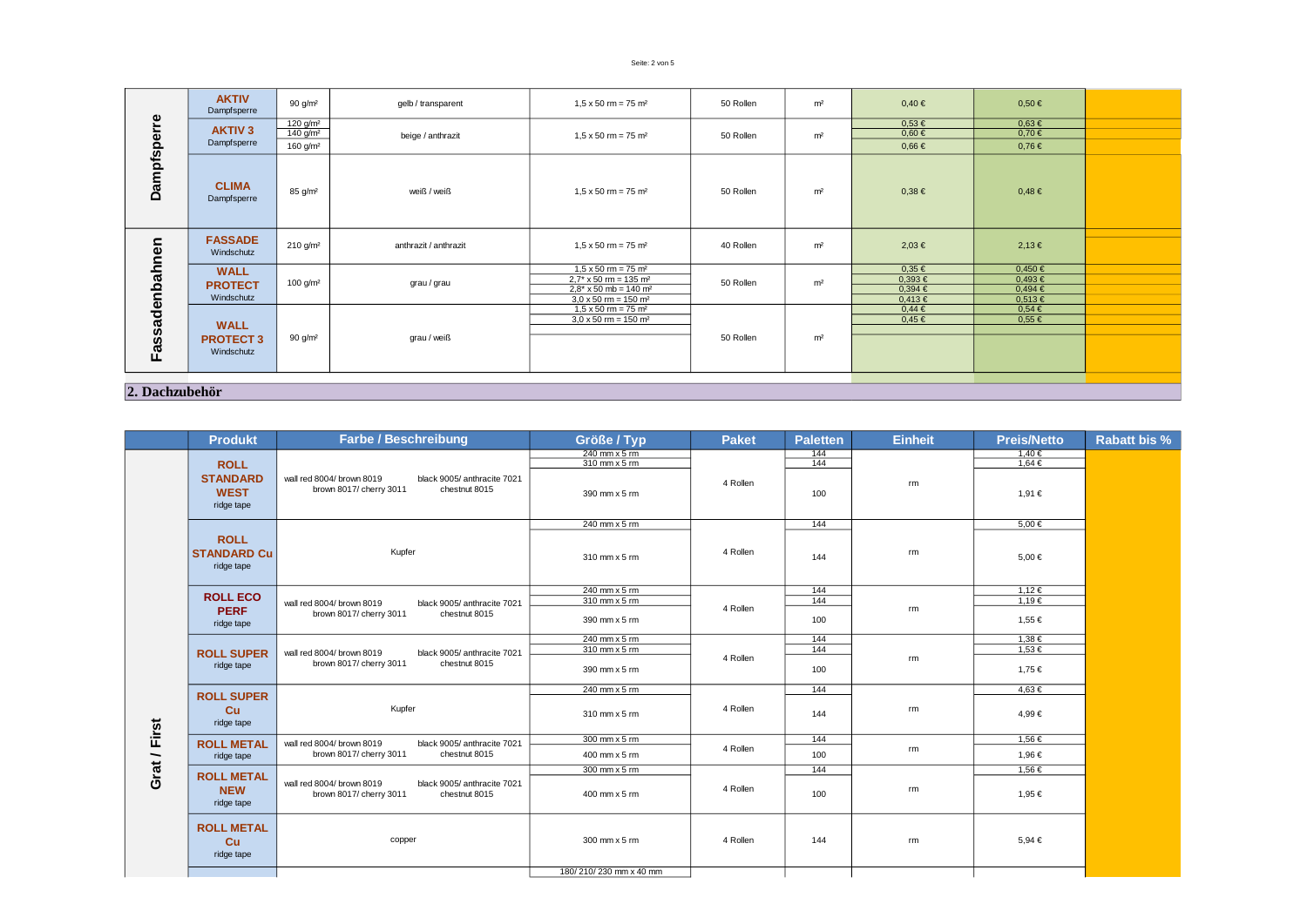|                     | <b>HALTER G</b><br>ridge batten bracket                            | galvanized steel                                                                                     | 210/230 mm x 50 mm                                                                                                    | <b>100 STK</b>                                             | 3.200                                  | pc.           | $0.25 \in$                                                                       |  |
|---------------------|--------------------------------------------------------------------|------------------------------------------------------------------------------------------------------|-----------------------------------------------------------------------------------------------------------------------|------------------------------------------------------------|----------------------------------------|---------------|----------------------------------------------------------------------------------|--|
|                     | <b>HALTER L</b><br>ridge batten bracket                            | galvanized steel                                                                                     | 205 - 235 mm x 40/ 50 mm                                                                                              | 100 STK                                                    | 3.200                                  | pc.           | $0.61 \in$                                                                       |  |
|                     | <b>CANTILEVER</b><br><b>NORD</b><br>ridge batten bracket-<br>screw | galvanized steel                                                                                     | 180 mm x 40/50 mm<br>260 mm x 40/50 mm<br>320 mm x 40/50 mm                                                           | <b>100 STK</b>                                             | 3.200                                  | pc.           | $0,56 \in$<br>$0,74 \in$<br>$0,83 \in$                                           |  |
|                     | <b>AIR FLEX S</b><br>ridge vent                                    | wall red 8004/ brown 8019<br>black 9005/ cherry 3013<br>chestnut 8015/ anthracite 7021               | 75 x 100 mm                                                                                                           | 32 STK                                                     | 192                                    | pc.           | $3,19 \in$                                                                       |  |
|                     | <b>FLEX</b><br><b>STANDARD</b><br>chimney flashing                 | wall red 8004/ brown 8019<br>black 9005/ anthracite 7021<br>brown 8017/ cherry 3011<br>chestnut 8015 | 300 mm x 5 rm                                                                                                         | 2 Rollen                                                   | 144                                    | rm            | 2,94 €                                                                           |  |
|                     | <b>FLEX</b><br><b>STANDARD Cu</b><br>chimney flashing              | copper                                                                                               | 300 mm x 5 rm                                                                                                         | 2 Rollen                                                   | 144                                    | rm            | $6,24 \in$                                                                       |  |
|                     | <b>FLEX 3D</b><br>chimney flashing                                 | wall red 8004/ brown 8019<br>black 9005/ anthracite 7021<br>brown 8017/ cherry 3011<br>chestnut 8015 | 300 mm x 5 rm                                                                                                         | 2 Rollen                                                   | 144                                    | $\mathsf{rm}$ | 2,94 €                                                                           |  |
| Schornstein / Kamin | FLEX 3D Cu<br>chimney flashing                                     | copper                                                                                               | 300 mm x 5 rm                                                                                                         | 2 Rollen                                                   | 144                                    | rm            | $6,24 \in$                                                                       |  |
|                     | <b>FLEX</b><br><b>STANDARD PB</b><br>chimney flashing              | wall red 8004 / brown 8019<br>black 9005/ anthracite 7021<br>brown 8017                              | 300 mm x 5 rm                                                                                                         | 2 Rollen                                                   | 72                                     | rm            | 6,56€                                                                            |  |
|                     | <b>FLEX EPDM</b><br>chimney flashing                               | wall red 8004/ brown 8014<br>black 9005                                                              | 300 mm x 5 rm                                                                                                         | 2 Rollen                                                   | 144                                    | rm            | 8,25 €                                                                           |  |
|                     | <b>FLEX FLAT PB</b><br>chimney flashing                            | wall red 8004/ brown 8019<br>black 9005/ anthracite 7021                                             | 300 mm x 5 rm                                                                                                         | 1 Rollen                                                   | 60                                     | rm            | 7,94 €                                                                           |  |
|                     | <b>TRAUFENKAM</b><br>M<br>eaves corm                               | wall red 8004/ brown 8019<br>black 9005                                                              | $60$ mm x 1 rm<br>80 mm x 1 rm<br>$90$ mm x 1 rm<br>100 mm x 1 rm                                                     | <b>200 STK</b><br><b>50 STK</b><br>50 STK<br><b>50 STK</b> | 6.000<br>4.000<br>2.100<br>2.100       | pc.           | $0,26 \in$<br>0,40€<br>0,41€<br>$0,41 \in$                                       |  |
|                     | <b>ELEMENT</b><br><b>VENTI</b><br>eaves corm                       | wall red 8004/ brown 8019<br>black 9005                                                              | 85 mm x 1 rm                                                                                                          | <b>50 STK</b>                                              | 1.000                                  | pc.           | $0.59 \in$                                                                       |  |
| Traufe              | <b>GITTER VENTI</b><br>eaves grate                                 | wall red 8004/ brown 8019<br>black 9005                                                              | 32 mm x 1 rm                                                                                                          | 100 STK                                                    | 1.000                                  | pc.           | $0,74 \in$                                                                       |  |
|                     | <b>VOGELSCHUTZ</b><br><b>GITTER*</b><br>eaves grate                | wall red 8004/ brown 8019<br>black 9005/ cherry 3011<br>white 9003*                                  | $50$ mm $x$ 5 rm<br>80 mm x 5 rm<br>100 mm x 5 rm<br>150 mm x 5 rm<br>80 mm x 60 rm (BOX) *<br>100 mm x 60 rm (BOX) * | 48 STK<br>24 STK.<br>$1$ STK<br>1 STK                      | 1.440<br>720<br>720<br>384<br>60<br>54 | rm            | $0,25 \in$<br>$0,30 \in$<br>$0,34 \in$<br>$0,61 \in$<br>$0,26 \in$<br>$0,29 \in$ |  |
|                     | <b>TOPBAND*</b><br>membrane tape                                   | tape used for gluing and repairing roof mermranes                                                    | 50 mm x 25 rm                                                                                                         | 12 Rollen                                                  | 720                                    | roll          | 4,99 €                                                                           |  |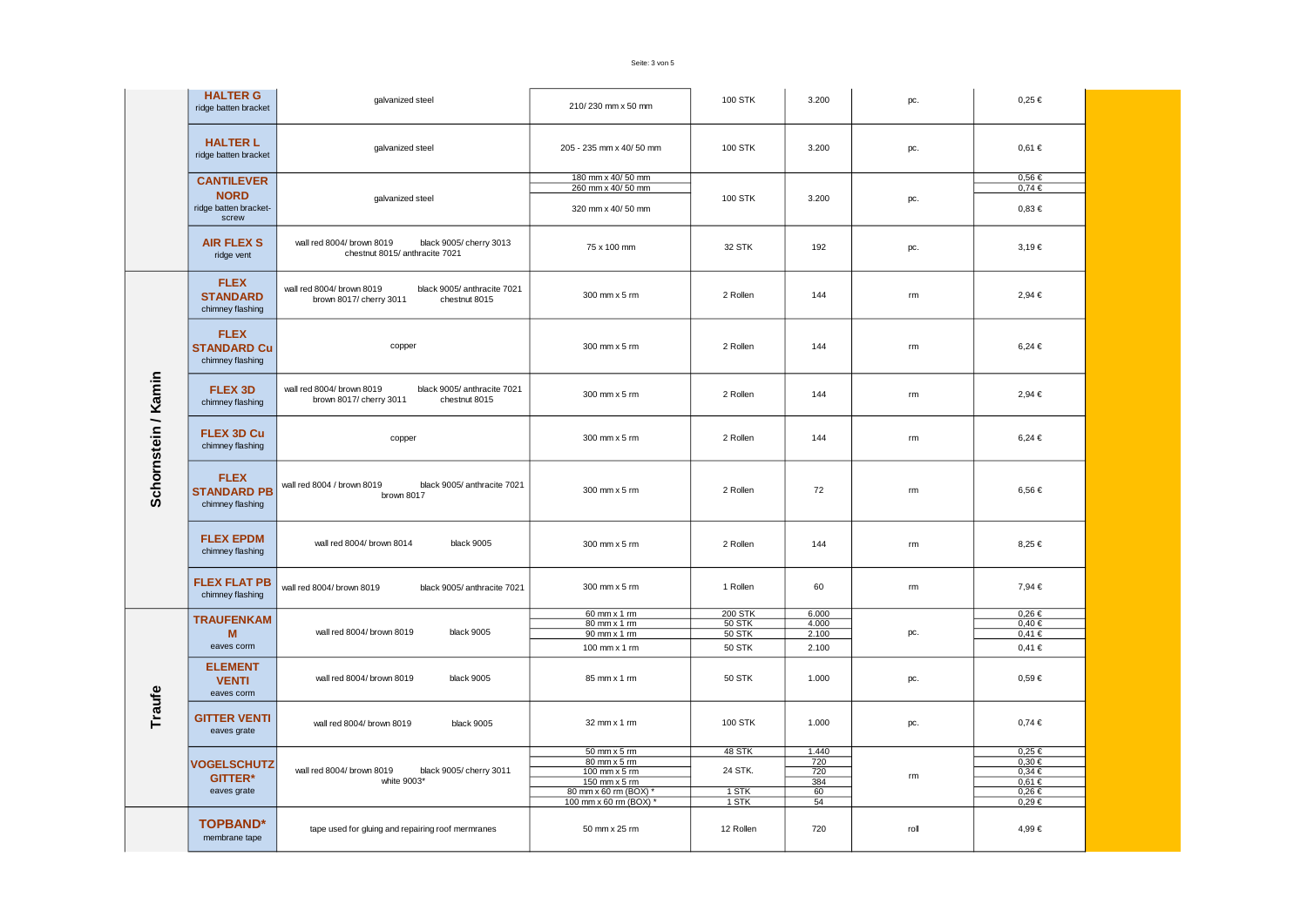|             | <b>TOPBAND</b>                                                     |                                                                                                     |                |              |                 |                |                                    |                     |
|-------------|--------------------------------------------------------------------|-----------------------------------------------------------------------------------------------------|----------------|--------------|-----------------|----------------|------------------------------------|---------------------|
|             | <b>FASSADE*</b><br>housewrap tape                                  | tape used for gluing and repairing FASSADE wind barrier                                             | 50 mm x 25 rm  | 12 Rollen    | 720             | roll           | 7,49€                              |                     |
|             | <b>UNO COLD*</b><br>single-sided tape                              | tape used for gluing and repairing vapour-tight foils, roof foils and<br>mermranes with -5C         | 50 mm x 25 rm  | 12 Rollen    | 720             | roll           | 5,63€                              |                     |
|             | <b>HYDRAL*</b><br>single-sided tape                                | tape used for gluing and repairing vapour-tight foils, roof foils and<br>mermranes, yellow liner    | 60 mm x 40 rm  | 10 Rollen    | 720             | roll           | 9,75€<br>5,94 €<br>2,88€<br>5,50 € |                     |
|             | <b>UNISAN*</b><br>single-sided tape                                | tape used for gluing and repairing vapour-tight foils, roof foils and<br>mermranes, green liner     | 60 mm x 25 rm  | 10 Rollen    | 720             | roll           |                                    |                     |
|             | DUO <sup>*</sup>                                                   | tape used for gluing and repairing vapour-tight foils, roof foils and                               | 20 mm x 25 rm  | 12 Rollen    | 1080            | roll           |                                    |                     |
|             | double-sided tape                                                  | mermranes                                                                                           | 20 mm x 50 rm  |              | 1080            |                |                                    |                     |
| Dichtbänder | <b>BUTYL*</b><br>double-sided tape                                 | tape used for gluing and sealing vapour-tight and roof foils, roof<br>mermranes and foundation foil | 15 mm x 25 rm  | 16 Rollen    | 480             | roll           | $3,44 \in$                         |                     |
|             | PUR*<br>sealing tape                                               | tape used for sealing in builing industry                                                           | 40 mm x 25 rm  | 15 Rollen    | 270             | roll           | 3,69€                              |                     |
|             |                                                                    |                                                                                                     | 50 mm x 50 rm  | 36 Rollen    | 1.296           |                | 1,40 €                             |                     |
|             | <b>ALUFIX *</b><br>aluminum tape                                   | metalized tape used for gluing<br>and repairing aluminium<br>based layers                           | 75 mm x 50 rm  | 24 Rollen    | 864             | roll           | $2,13 \in$                         |                     |
|             |                                                                    |                                                                                                     | 70 mm x 25 rm  | 4 Rollen     | 480             |                | 15,63€                             |                     |
|             | <b>AKTIVBAND*</b>                                                  |                                                                                                     | 100 mm x 25 rm | 4 Rollen     | 480             |                | 17,81 €                            |                     |
|             | windows inside tape<br>butyl tape +<br>doubleside acrylic<br>tape  | tape used for sealing in windows - inside                                                           | 150 mm x 25 rm | 4 Rollen     | 480             | roll           | 21,25€                             |                     |
|             |                                                                    |                                                                                                     | 70 mm x 25 rm  | 4 Rollen     | 480             |                | 15,63€                             |                     |
|             | <b>DIFFUBAND*</b>                                                  |                                                                                                     | 100 mm x 25 rm | 4 Rollen     | 480             |                | 17,81 €                            |                     |
|             | windows outside tape<br>butyl tape +<br>doubleside acrylic<br>tape | tape used for sealing in windows - outside                                                          | 150 mm x 25 rm | 4 Rollen     | 480             | roll           | 21,25 €                            |                     |
|             |                                                                    |                                                                                                     |                |              |                 |                |                                    |                     |
|             | <b>Produkt</b>                                                     | <b>Farbe / Beschreibung</b>                                                                         | Größe / Typ    | <b>Paket</b> | <b>Paletten</b> | <b>Einheit</b> | <b>Preis/Netto</b>                 | <b>Rabatt bis %</b> |
|             | <b>LAUBSTOP</b><br>protective mesh                                 | black 9005                                                                                          | 175 x 600 mm   | 5 STK        | 4000            | pc.            | $0,78 \in$                         |                     |